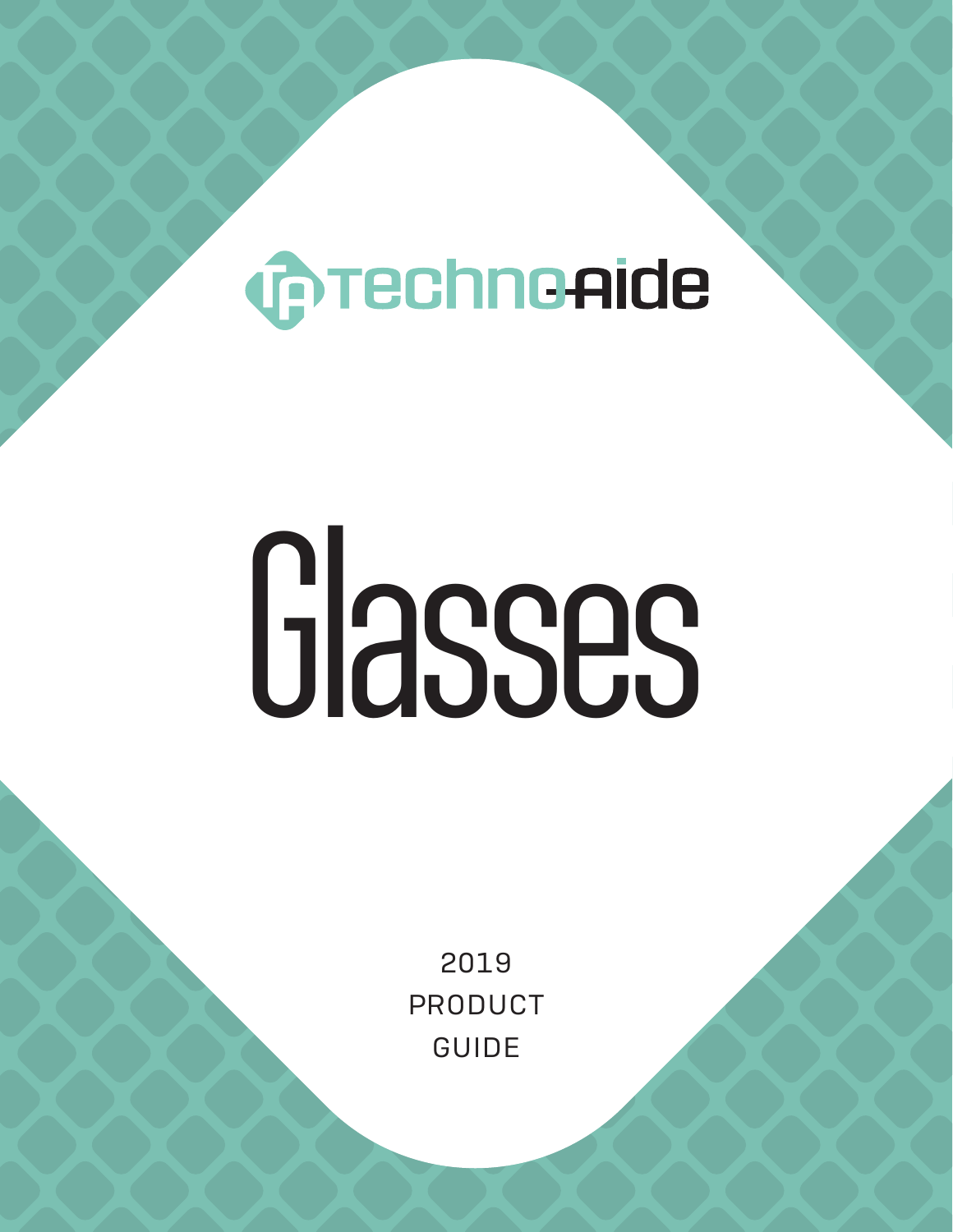# Ultra-Guard

### **Ultra-light and super stylish.**

Curved lens adds to lateral protection. Regular hinges with wrap around frame. Universal bridge support. Available in most prescriptions. Includes premium case.

Lead Equiv.: 0.75mm lens. Weight: 67 grams. Frame: TR-90 Nylon.

| Model#     | Color    |
|------------|----------|
| LER-9SPL   | Silver   |
| LER-9KPL   | Black    |
| I FR-9TPI  | Taupe    |
| I FR-9PPI  | Pink     |
| Plano Lens | \$195.00 |

(Prescription Lens available)



# Avant-Guard

### **Two-tone colorful Ultra-Guards.**

Curved lens adds to lateral protection. Regular hinges with wrap around frame. Universal bridge support. Available in most prescriptions. Includes premium case.

Lead Equiv.: 0.75mm lens. Weight: 67 grams. Frame: TR-90 Nylon.

| Model#     | Color       |
|------------|-------------|
| LER-ACPL   | Carbon/Gray |
| LER-APPL   | Purple/Gray |
| I FR-AYPI  | Yellow/Blue |
| Plano Lens | \$195.00    |

Plano Lens \$195.00 (Prescription Lens available)



# NEW Elite Guard Wrap Around Glasses

Super Sleek curved lens provides all the great features of a High Quality Wrap Around Safety Frame. Techno-Aide Elite Guardlightweight radiation protective glasses offer a stylish wrap-around style frame. Features rubberized soft grip temple bars for a secure fit. Rubberized soft grip nose pads. The Elite Guard fits best for Large size faces. Includes hard case, retainer cord and cleaning cloth

Lead Equiv.: 0.75mm lens. Weight: 58 grams. Frame: High-impact TR-90 nylon.

| Model#                        | Color    |
|-------------------------------|----------|
| I FR-FR-PI                    | Black    |
| LER-ES-PL                     | Silver   |
| Plano Lens                    | \$195.00 |
| (Prescription Lens available) |          |



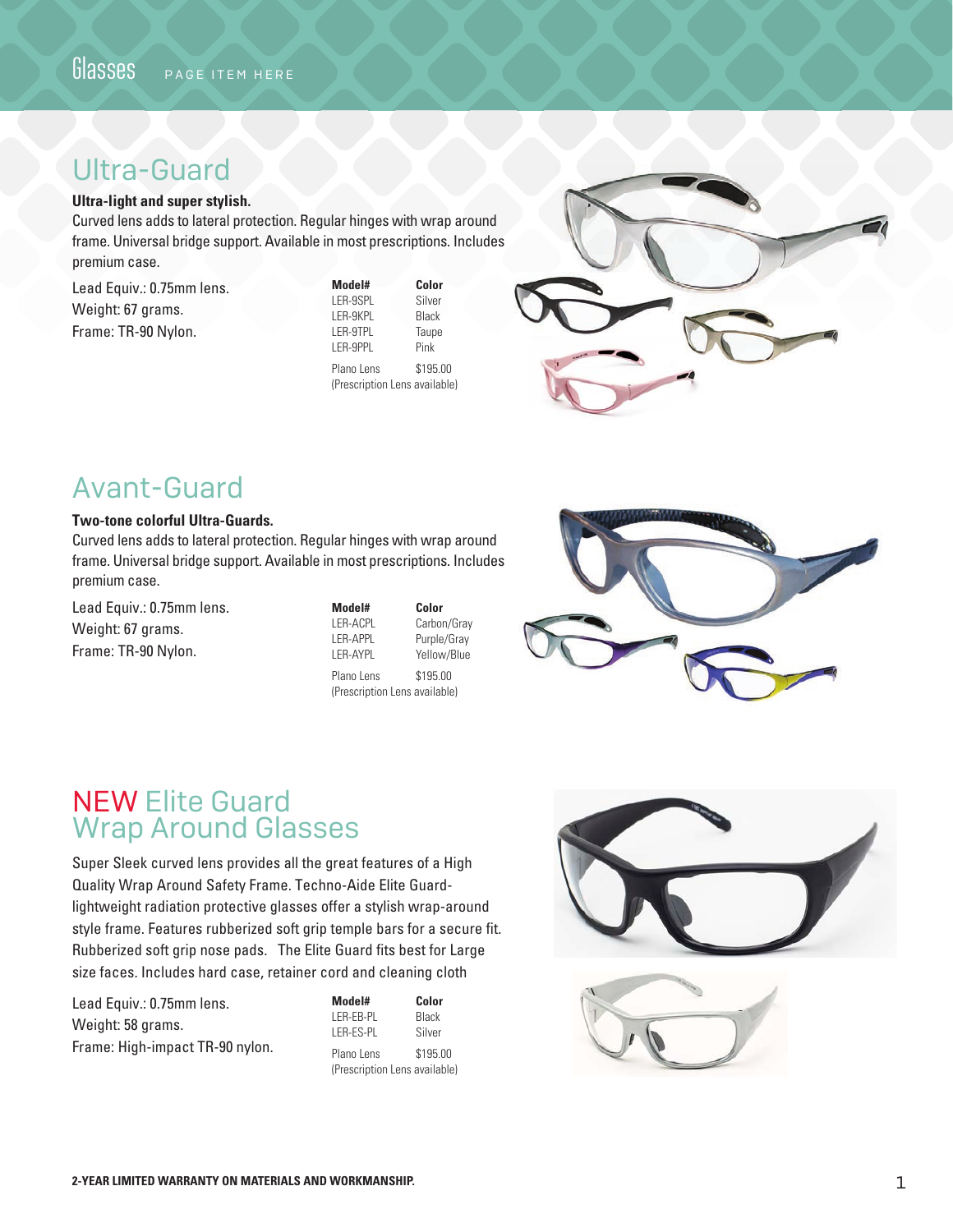# Predator-Guard

### **Radiation protection and splash protection.**

Close fit provide excellent visibility. Extra soft nose pads for superior comfort. Wrapping lens area increases protection. For larger framed faces. Includes premium case.

| Lead Equiv.: 0.75mm lens. |
|---------------------------|
| Weight: 70 grams.         |
| Frame: TR-90 Nylon.       |

| Model#                            | Color    |
|-----------------------------------|----------|
| LER-DKPL                          | Black    |
| Plano Lens                        | \$195.00 |
| (Prescription Lens NOT available) |          |



# Turbo-Guard

### **For that sharp and stream-lined look.**

Large lens area for excellent coverage. Rubberized temple bars for comfortable grip. Rubber, ultra-soft, fixed nose pad. Available in almost all prescriptions. Includes premium case.

Lead Equiv.: 0.75mm lens. Weight: 65 grams. Frame: Impact resistant nylon.

| Model#                        | Color    |
|-------------------------------|----------|
| LER-TRPL                      | Red      |
| I FR-TKPI                     | Black    |
| LER-TSPL                      | Silver   |
| Plano Lens                    | \$195.00 |
| (Prescription Lens available) |          |



# Sure-Guard

### **Stylish design for medium faces.**

Large lens area for excellent coverage. Regular hinges with wrap around frame. Rubber, ultra-soft, fixed nose piece. Available in almost all prescriptions. Includes premium case.

Lead Equiv.: 0.75mm lens. Weight: 63 grams. Frame: TR-90 Nylon.

| Model#                        | Color       |
|-------------------------------|-------------|
| LER-6SPL                      | Silver      |
| LER-6KPL                      | Black       |
| LER-6RPL                      | Red         |
| LER-6BPL                      | <b>Blue</b> |
| Plano Lens                    | \$215.00    |
| (Prescription Lens available) |             |

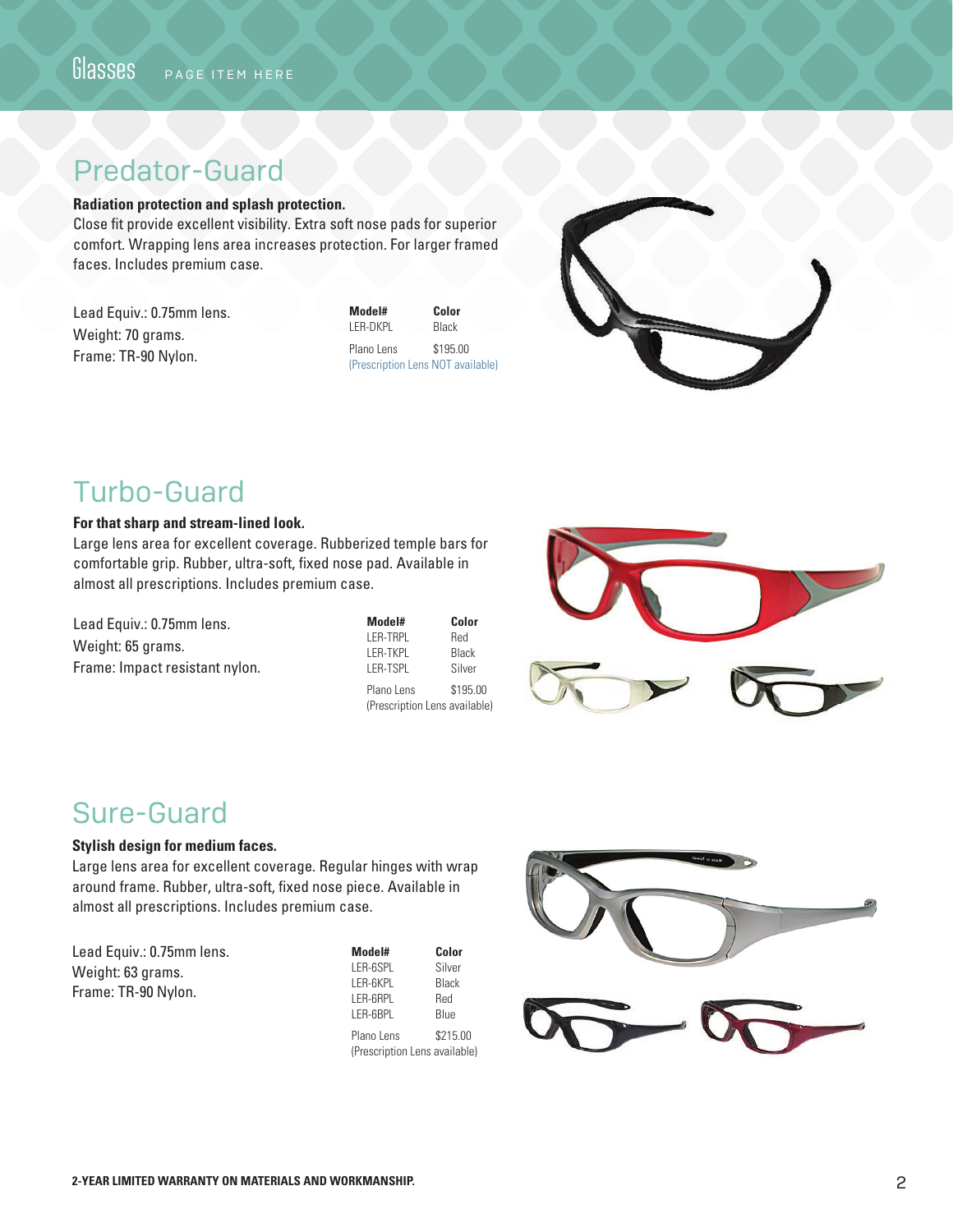# Wrap-Around

### **The "original" with great side protection.**

Generous lens area increases protection. Spring hinges and adjustable nose. Available in most prescriptions. Includes premium case. Prescription lens available.

| Lead Equiv.: 0.75mm lens.        |
|----------------------------------|
| Frame: Impact resistant plastic. |

| Color    |
|----------|
| Tortoise |
| Crimson  |
| Blue     |
| \$215.00 |
|          |



# Viva-Guard

### **Lively designs for small faces.**

Smaller frame for excellent fit of smaller faces. Regular hinges with wrap around frame. Ultra soft bridge support. Available in most prescriptions. Includes premium case.

Lead Equiv.: 0.75mm lens. Weight: 60 grams. Frame: Impact resistant polycarbonate. Model# Color LER-VFPL Fancy Flight LER-VVPL Cherry Vines LER-VSPL Rad Skull Plano Lens \$215.00 (Prescription Lens available)



# Power-Guard

### **Colortone accents increase comfort.**

Large lens area for excellent coverage. Soft colored endpiece for comfort and fit. Padded bridge, temples,and endpiece. Available in most prescriptions. Includes premium case.

| Lead Equiv.: 0.75mm lens.              | Model#          |
|----------------------------------------|-----------------|
| Weight: 64 grams.                      | LER-PBPL        |
|                                        | <b>LER-PSPL</b> |
| Frame: Impact resistant polycarbonate. | I FR-PKPL       |

Silver/Pink Black/Gray Plano Lens \$215.00

Color Blue/Orange

(Prescription Lens available)



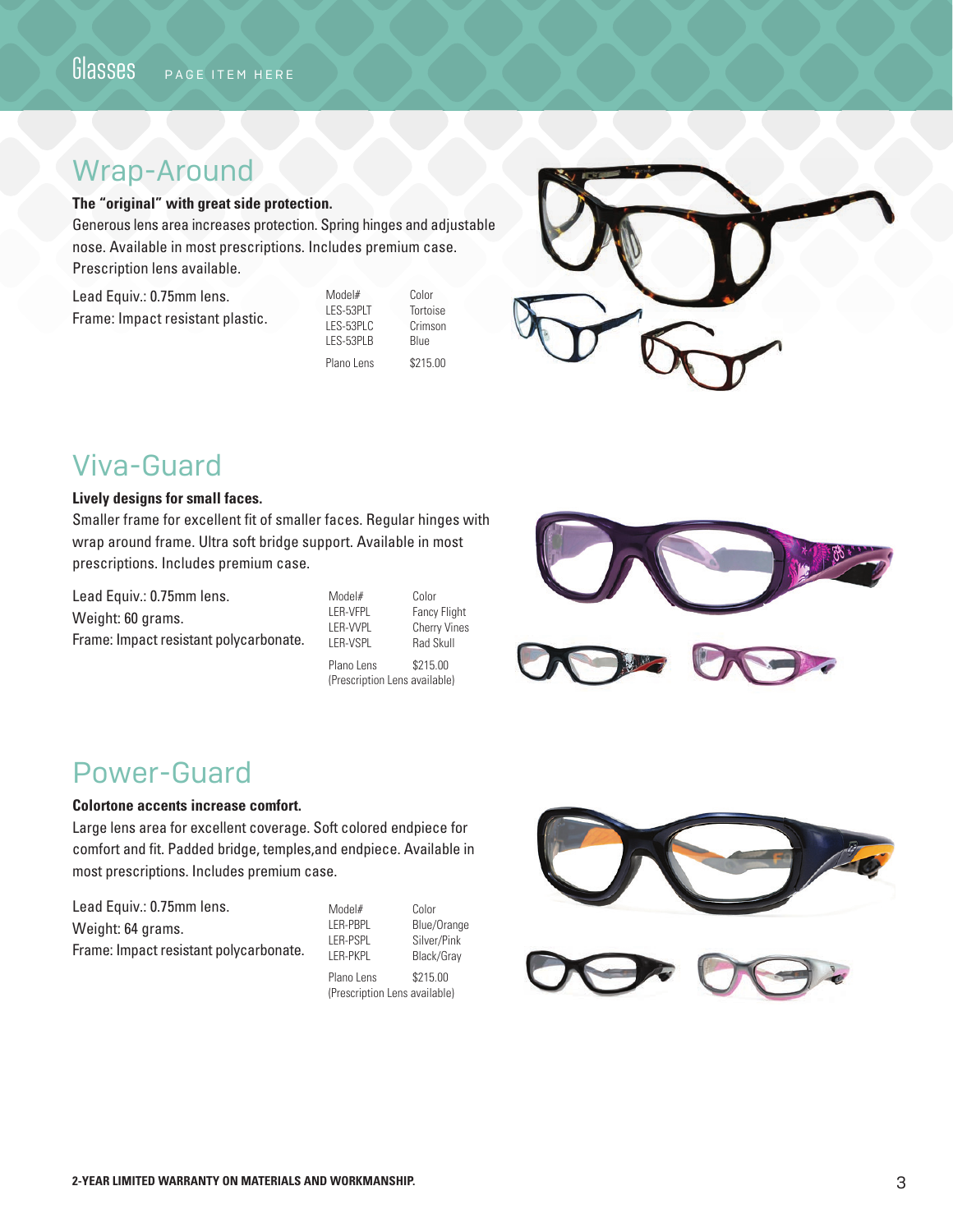# Astro-Guard

### **Side Shield protection.**

Attractive and sturdy women's frames. Flexible temples fit almost any face. Excellent visibility. Available in most prescriptions. Includes premium case.

Lead Equiv.: 0.75mm front and sides. Weight: 66 grams. Frame: Impact resistant plastic.

Model# Color<br>LES-AFYK Black LES-AFYK Black/Yellow<br>LES-AFPW Purple/White Purple/White LES-AFGP Gray/Pink<br>LES-AFOP Black/Ora Black/Orange

Plano Lens \$188.00 (Prescription Lens available)



# Secure-Guard

### **Vented goggle for extreme protection.**

Adjustable headband keeps goggles securely on head and prevents slippage. Neoprene foam cushioning for facial comfort. Large lens pocket allows for maximum viewing area and vented to prevent fogging. Prescription lens available.

| Lead Equiv.: 0.75mm lens.        | Model#     | Color    |
|----------------------------------|------------|----------|
| Weight: 66 grams.                | LES-RKPL   | Black    |
| Frame: Impact resistant plastic. | Plano Lens | \$175.00 |



# Cover-Guard

### **Comfortable protection over regular glasses.**

Excellent front and side visibility. Provides limited splash protection. Can be worn over prescription eyewear. Regular hinges with molded nose piece. Includes 0.75mm Pb glass side shields. Includes premium case.

| Lead Equiv.: 0.75mm front and sides. | Model#          | Color        |
|--------------------------------------|-----------------|--------------|
|                                      | LES-CKPL        | Black        |
| Weight: 85 grams.                    | LES-CWPL        | <b>White</b> |
| Frame: Black rubberized nylon.       | <b>LES-CTPL</b> | Tortoise     |
|                                      | Plano Lens      | \$150.00     |